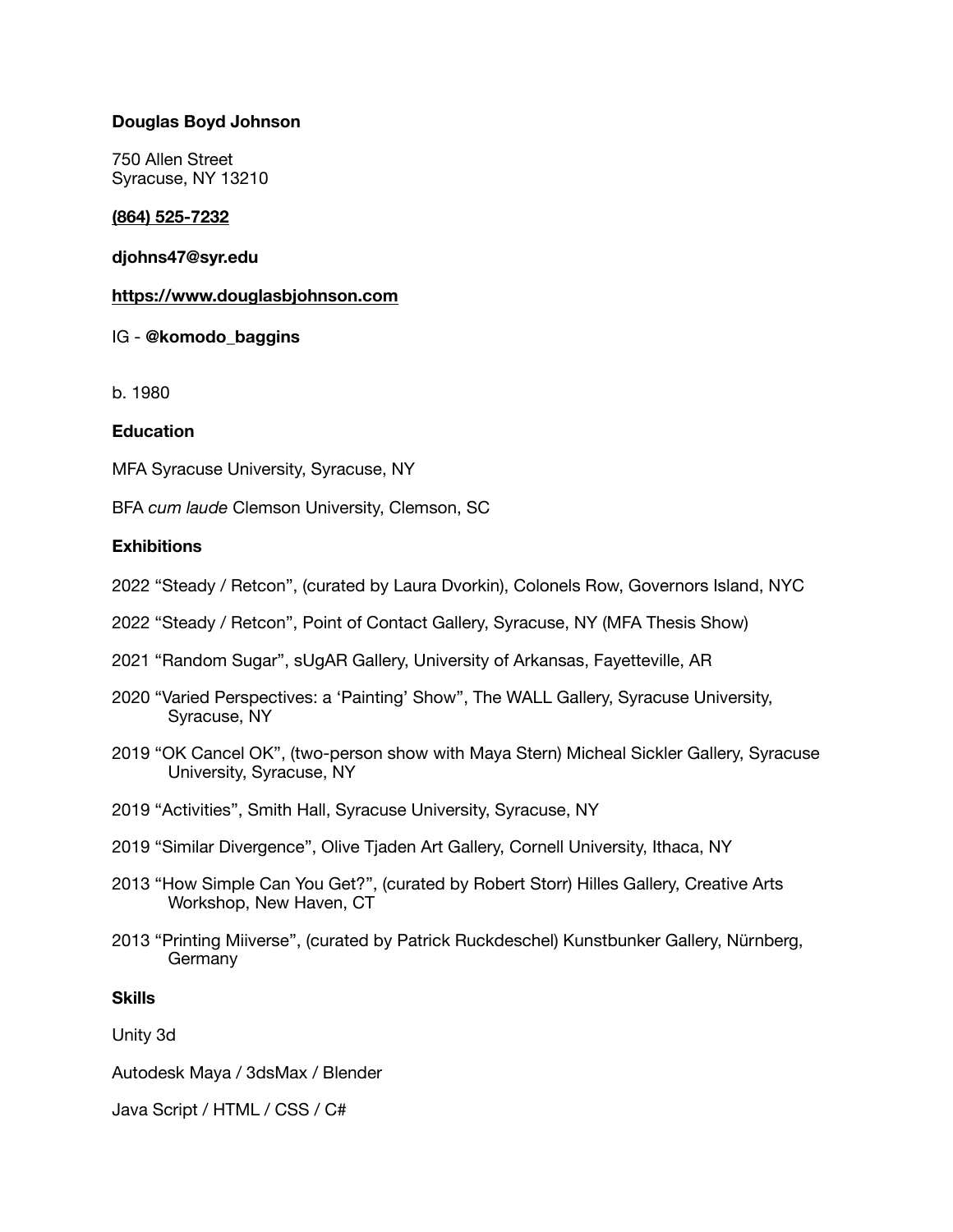Procreate / Digital Painting

Adobe CC (Photoshop, Illustrator, InDesign, Xd, Lightroom, Substance 3D Painter)

Graphic Design / UX (2d & 3d)

Concept Art / Character Design

Traditional Studio Arts, Academic Figure Drawing & Painting

Digital Photo Editing

Film Photography Processing / Scanning / Darkroom Printing

## **Professional Experience**

- 2022 Part time Faculty, Syracuse University, Syracuse, NY (Color Theory Workshop [instructor of record], Spring 2022)
- 2021 Part time Faculty, Syracuse University, Syracuse, NY (Painting Studio II Advanced Painting [instructor of record], Fall 2021)
- 2021 Part time Faculty, Syracuse University, Syracuse, NY (Painting: Art for Non-Majors [instructor of record], Spring 2021)
- 2021 Staff Photographer / Archivist, Random Access Gallery, Syracuse, NY
- 2020 Co-curator, Random Access Gallery, Syracuse, NY
- 2020 Part time Faculty, Syracuse University, Syracuse, NY (Painting: Art for Non-Majors [instructor of record], Fall 2020)
- 2020 Part time Faculty, Syracuse University, Syracuse, NY (Painting Studio I Intro Painting [instructor of record], Spring 2020)

#### **Bibliography**

Allan Appel, "Tnenamrep Si Gnihton", New Haven Independent, July 11, 2013. [http://](http://www.newhavenindependent.org/index.php/archives/entry/tnenmamrep_si_gnihton/) [www.newhavenindependent.org/index.php/archives/entry/tnenmamrep\\_si\\_gnihton/](http://www.newhavenindependent.org/index.php/archives/entry/tnenmamrep_si_gnihton/)

Donna Doherty,"'How Simple Can You Get?' A Remarkable Show at Creative Arts Workshop", New Haven Register, July 5, 2013. [https://www.nhregister.com/connecticut/article/How-](https://www.nhregister.com/connecticut/article/How-Simple-Can-You-Get-a-remarkable-show-at-11405038.php)[Simple-Can-You-Get-a-remarkable-show-at-11405038.php](https://www.nhregister.com/connecticut/article/How-Simple-Can-You-Get-a-remarkable-show-at-11405038.php)

Thomas Whitehead, "This 'Printing Miiverse' Art Show Gives a Glimpse of the Network's Potential" Nintendo Life, May 2, 2013. [http://www.nintendolife.com/news/2013/05/](http://www.nintendolife.com/news/2013/05/this_printing_miiverse_art_show_gives_a_glimpse_ot_the_networks_potential) [this\\_printing\\_miiverse\\_art\\_show\\_gives\\_a\\_glimpse\\_ot\\_the\\_networks\\_potential](http://www.nintendolife.com/news/2013/05/this_printing_miiverse_art_show_gives_a_glimpse_ot_the_networks_potential)

Tina Amimi, "We Haven't Done a Miiverse Post in a While, but…" Kotaku, April 29, 2013. <https://kotaku.com/http-youtu-be-hjefgcovcgw-we=havent-done-a-m-484294815>